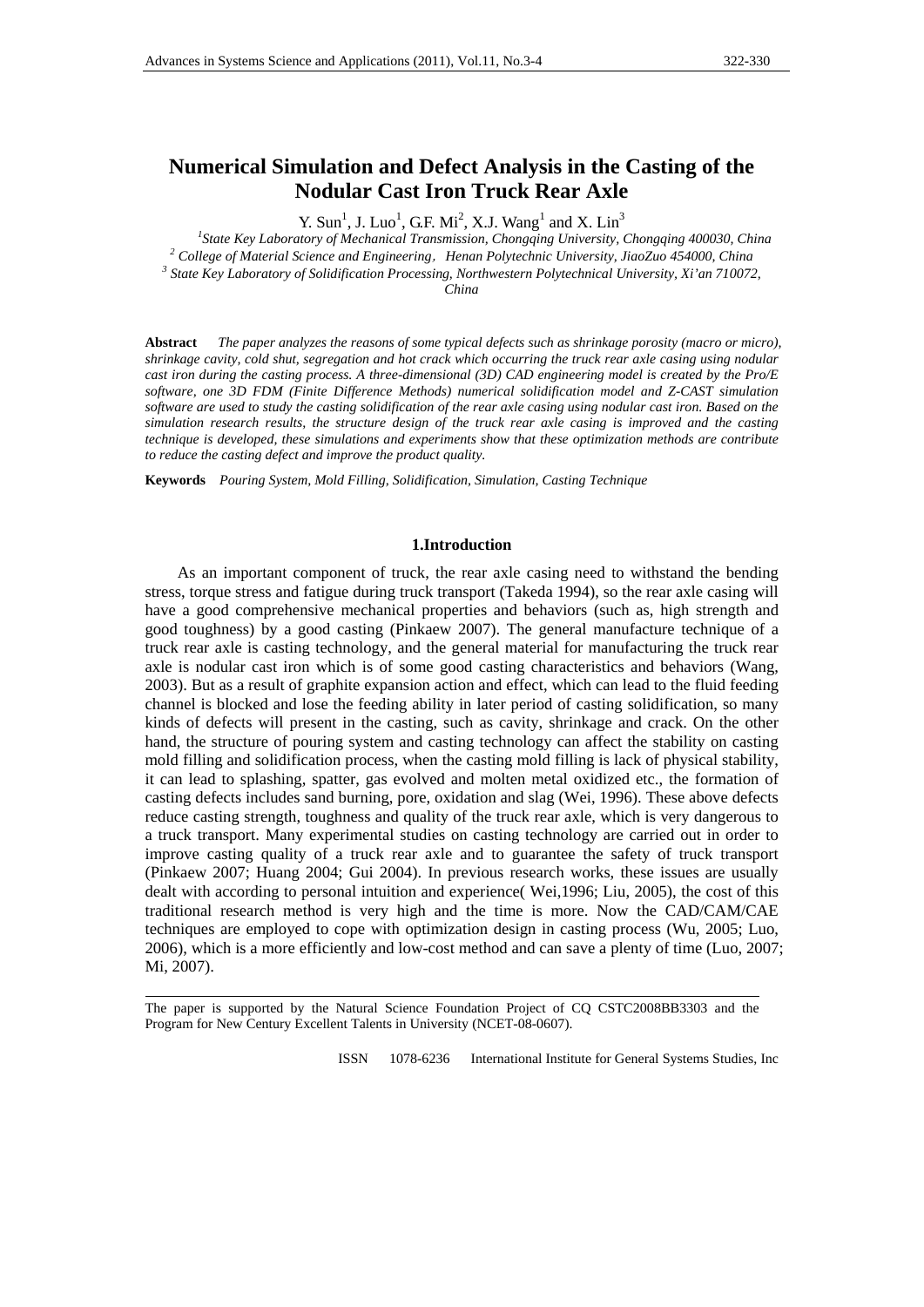The paper will study the casting process of the truck rear axle casing by the numerical simulation method, and then improve the casting technology and casting structure in order to improve the defects of he truck rear axle casing.

# **2.Analysis of Casting Defects**

# **2.1 Structure and material of the truck rear axle casing**

Fig.1 shows that structure of the truck rear axle casing, which is a symmetrical structure, the middle part of the truck rear axle casing is a rotator with an internal flange, the two waist parts are a smoothing transitional surface from the rotator, and there has a internal cavity structure with some small sidesteps. The truck rear axle casing has some groove, sidesteps and flanges, the internal mould cavity structure of the rear axle casing is a main structure forms, which is made up of complex geometrical structure. The basic size of the rear axle casing is 1559mm×448mm×196mm, the thinnest wall of the rear axle casing is 10mm, the thickest part of the rear axle casing is 20mm, and the average thickness of the rear axle casing is 15mm.



Fig.1. Structure of the rear axle casing

The nodular cast iron is used to manufacture the truck rear axle casing. The type of material is QT450-10 (Trademark in China.), which is ferrite type nodular cast iron. This kind of nodular cast iron includes a high C and Si element contents, the content of P and S element are in a low level, the nodular cast iron has a good fluidity and casting behaviors. So the casting defects such as misrun, cold-shut is difficult to appear in the casting workpiece at an appropriate temperature and reasonable pouring system condition, the casting workpiece has a good mechanical properties (strength and toughness ).

#### **2.2 Casting defects of the truck rear axle casing**

Fig.2 shows an old pouring system of the truck rear axle casing, which is used in the actual casting process at some factory. The pouring system locates at the legs of the truck rear axle casing, and has two casting ladles and two risers. This structure design of pouring system is of compact and simple characteristics, it is advantageous to a good mold filling and save molten metal on the casting process.

The shortcoming of this pouring system in Fig.2 is as following by the experimental studies and theory analysis:

(1) There are two casting ladles. because the two casting ladles must work simultaneously, so this pouring system makes the casting technology complex and casting quality controlling difficult.

(2) There are some differences of casting temperature and beginning time between the two casting ladles, so the casting temperature field is not uniformly at the two sides of the truck rear axle casing, which disturbs the direction of heat transfer, temperature gradient and solidification process, so the casting workpiece is likely to present many defects (such as shrinkage) at the later period of casting solidification.

 (3) This pouring system increases the instability of mould filling when the molten metal liquid is poured into two independent casting ladles at same time. It is very possible that the sand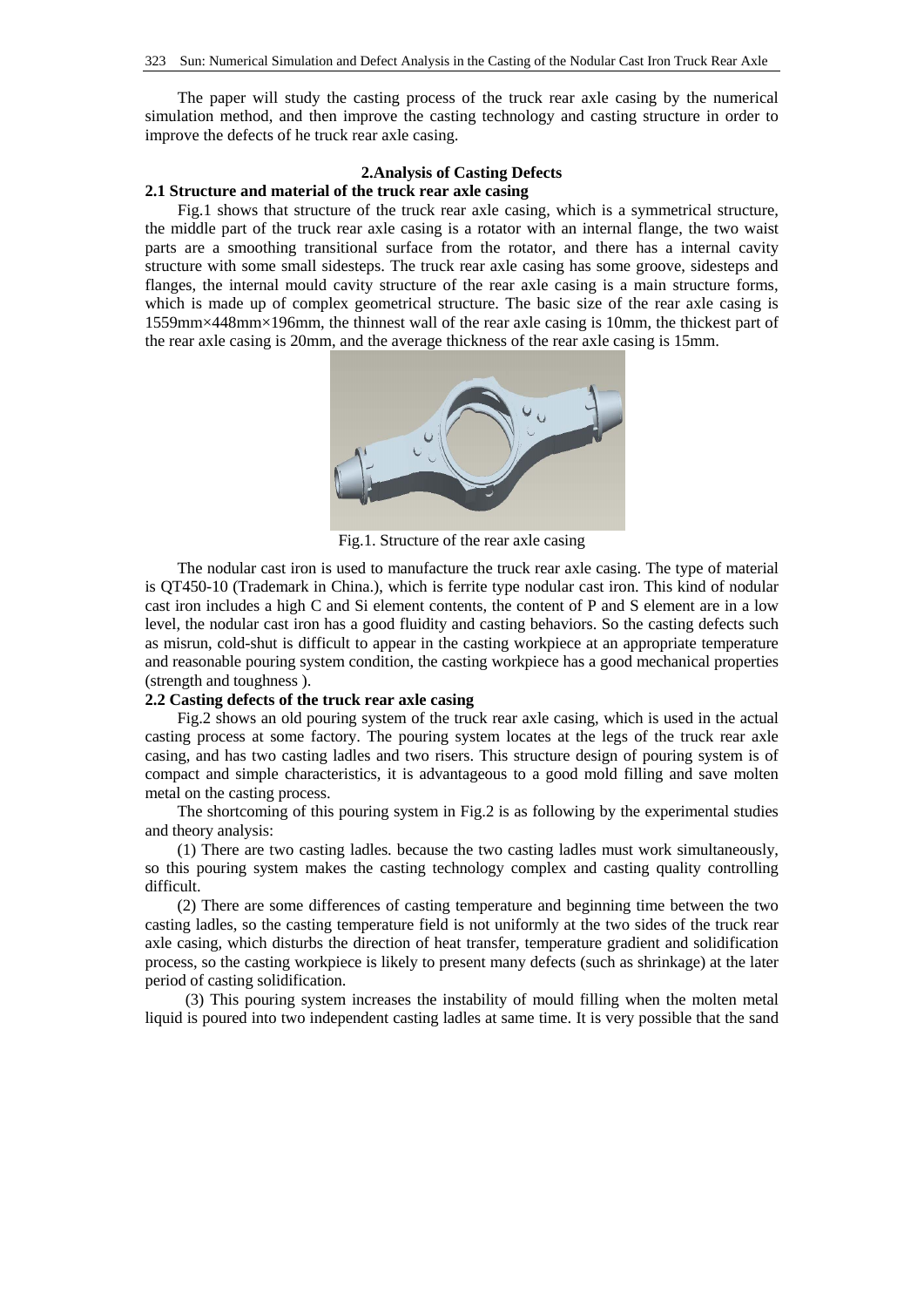burning, splashing, spatter, gas evolved, slag and molten metal oxidized take place in the casting process, which has a bad effect on the casting quality.



Fig.2. The old pouring system



(a) Slag



(b) Sand burning Fig.3. The casting defects

Fig.3 shows an actual typical appearance casting defects of the rear axle casing, such as slag and sand burning, by adopting this pouring system.

# **3.New Pouring System Design and Technology Optimization**

# **3.1 New pouring system design**

Based on actual experiments and above analysis, the Pro/E software is used to establish the three-dimensional (3D) CAD engineering model for the truck rear axle casing with a new pouring system, the CAD model is one precondition for the structure design and numerical simulation of new truck rear axle casing.

By improving the pouring system and considering many important parameters (such as casting shrinkage rate, machining allowance etc.), a 3D engineering model of the rear axle casing with a new pouring system is designed as shown in Fig.4.

The CAD model is saved as STL format by Pro/E software, in order that the 3D model can be input FDM numerical simulation software for meshing and simulation.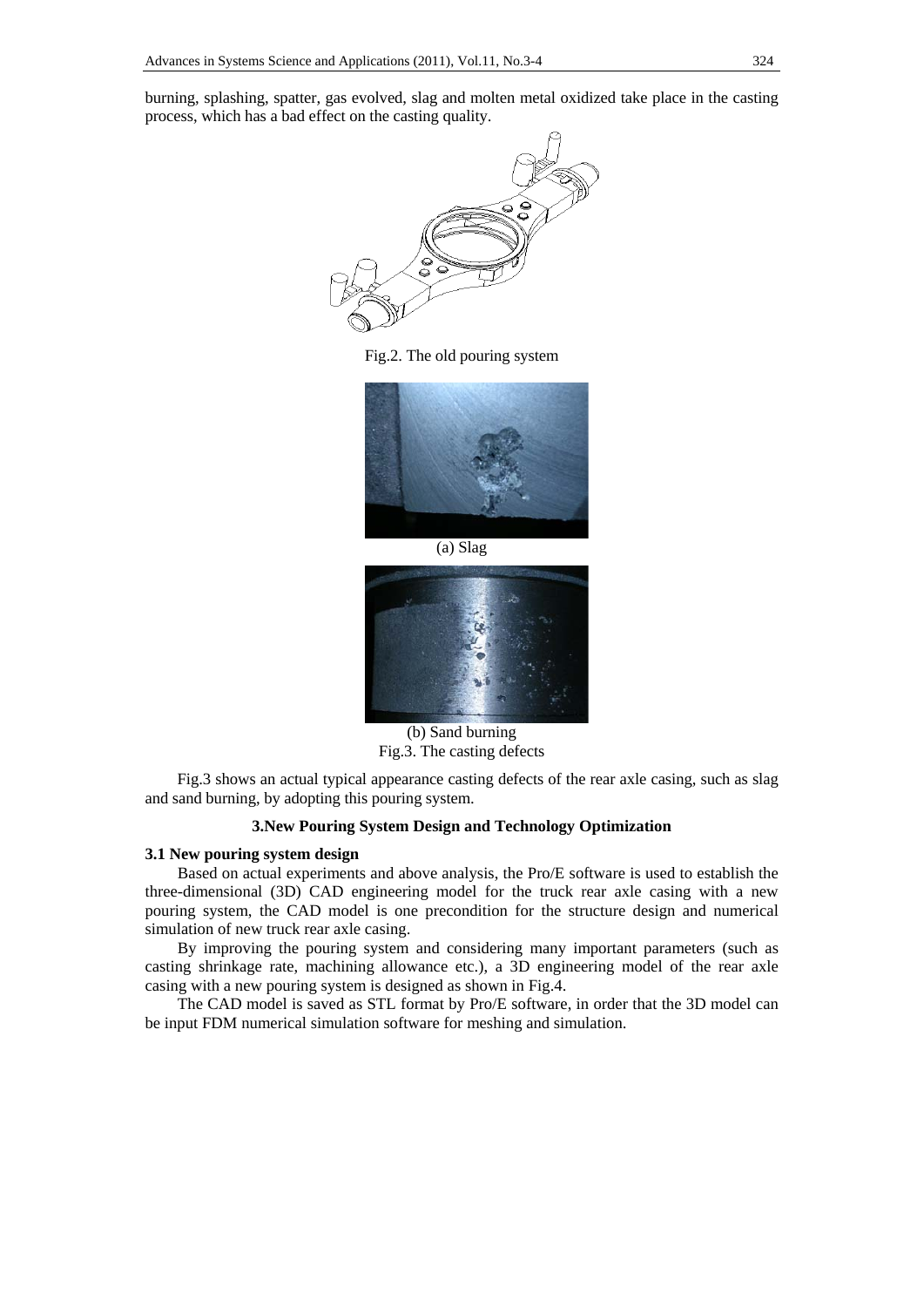

Fig.4. The new pouring system and 3D solid model

# **3.2 New structure analysis**

#### **3.2.1 Model of casting process simulation**

The Z-CAST FDM simulation software is used to simulate casting mold filling and solidification process in order to check the pouring system reliability, optimize the structure design and guide the casting technology. The simulation model is shown in Fig.4 which is input from the Pro/E model. The continuity equation, momentum conservation (Navier-Stokes) equation and energy (enthalpy) conservation equation are respectively as following,

$$
\frac{\partial u}{\partial x} + \frac{\partial v}{\partial y} + \frac{\partial w}{\partial z} = 0
$$
 (1)

$$
\rho\left(\frac{\partial u}{\partial t} + u\frac{\partial u}{\partial x} + v\frac{\partial u}{\partial y} + w\frac{\partial u}{\partial z}\right) = -\frac{\partial P}{\partial x} + \rho g_x + \mu \nabla^2 u
$$
  

$$
\rho\left(\frac{\partial v}{\partial t} + u\frac{\partial v}{\partial x} + v\frac{\partial v}{\partial y} + w\frac{\partial v}{\partial z}\right) = -\frac{\partial P}{\partial y} + \rho g_y + \mu \nabla^2 v
$$
 (2)

$$
\rho\left(\frac{\partial w}{\partial t} + u\frac{\partial w}{\partial x} + v\frac{\partial w}{\partial y} + w\frac{\partial w}{\partial z}\right) = -\frac{\partial P}{\partial z} + \rho g_z + \mu \nabla^2 w
$$
\n
$$
\rho c \frac{\partial T}{\partial t} + \left(\rho c u \frac{\partial T}{\partial x} + \rho c v \frac{\partial T}{\partial y} + \rho c w \frac{\partial T}{\partial z}\right) =
$$
\n
$$
\frac{\partial}{\partial x} (k \frac{\partial T}{\partial x}) + \frac{\partial}{\partial y} (k \frac{\partial T}{\partial y}) + \frac{\partial}{\partial z} (k \frac{\partial T}{\partial z}) + S
$$
\n(3)

Where  $u, v, w$  is the velocity on three direction. *x*, *y*, *z* is direction factors. *g* is the gravity,  $\rho$  is density, f is the rate of volume, k is the heat conduction ratio, S is the inner heat source. The details of mathematical model please refer to the User Guide Manual of Z-CAST.

The 3D simulation model is meshed using one uniform method (about 5mm per grid), the meshing numbers of casting solid model is 353×168×90.

#### **3.2.2 Results analysis of mold filling simulation**

Fig.5, Fig.6 and Fig.7 are the temperature field when the casting mold filling states is 30%, 60% and 100% respectively. The 30% filling state (in Fig.5) shows that the internal temperature gradient of casting workpiece is small, the temperature at the inlet of ingate is little higher than that of at the bottom of flange. The 60% filling state (in Fig.6) shows the casting temperature of the flange body ( in middle of the rear axle casing) is  $1300 \degree$ C.



Fig.5. The temperature field about the 30% casting mold filling states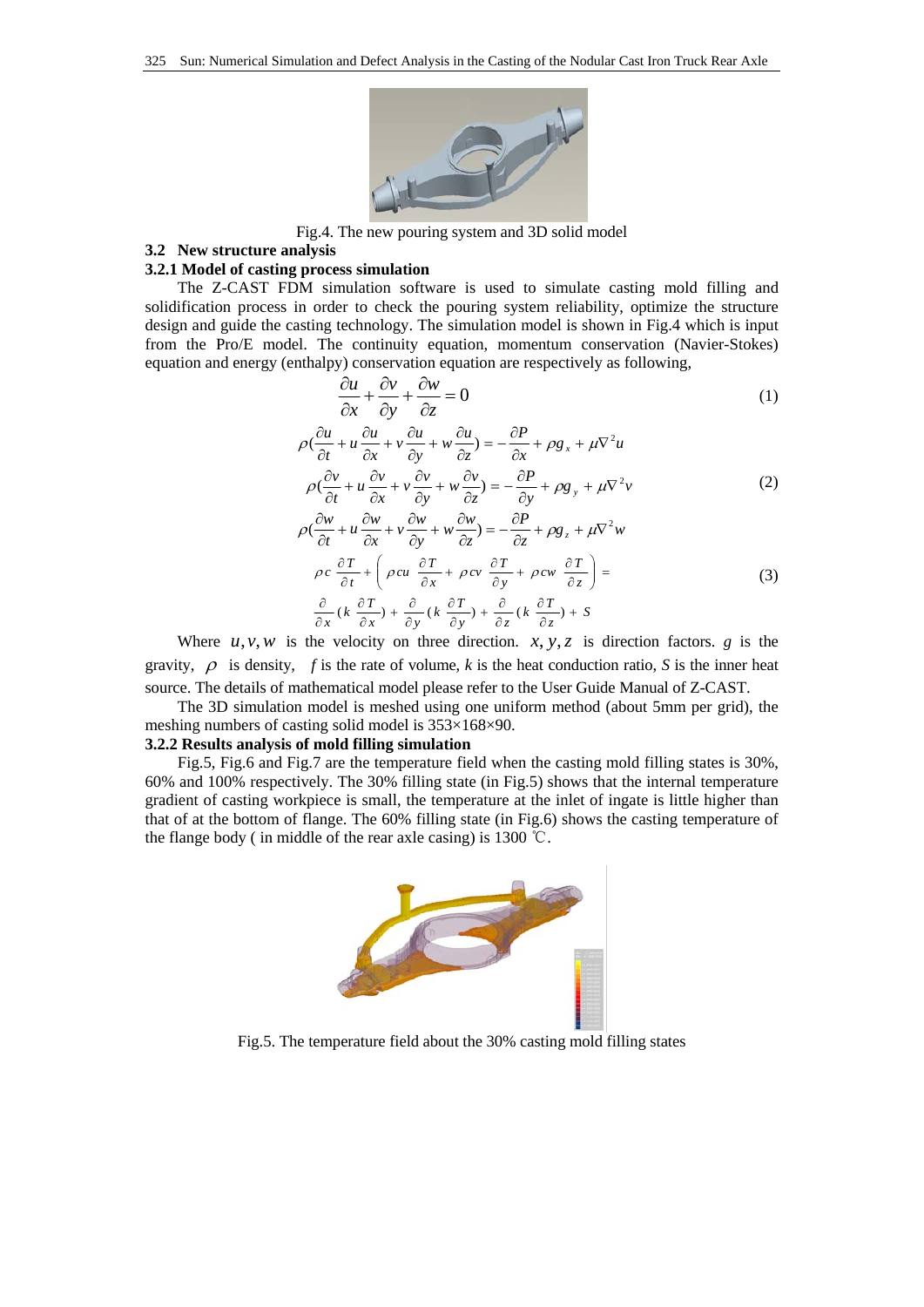The temperature of two risers and two edges of the rear axle casing are higher than that of the flange body. The molten metal flows into the casting mould steadily through the ingate and long pouring channel, which lies on one side of the casting workpiece. The liquid level of the casting mould rises also steadily in the mold filling process, so the bottom of casting workpiece has little defects about cold shut and feeding insufficiency in this way.



Fig.6. The temperature field about the 60% casting mold filling states

It shows obviously that the casting workpiece establishes a good temperature gradient when the mold filling percents is 100% in Fig.7. The temperature of the risers is higher than that of the casting body. This kind of temperature distribution is helpful to bring into full filling and overflow, and reduce the existences of internal shrinkages defect in the casting workpiece.



Fig.7. The temperature field about the 100%casting mold filling states

**3.2.3 Results analysis of casting solidification simulation** 



Fig.8. The temperature field about solidification time is 900 second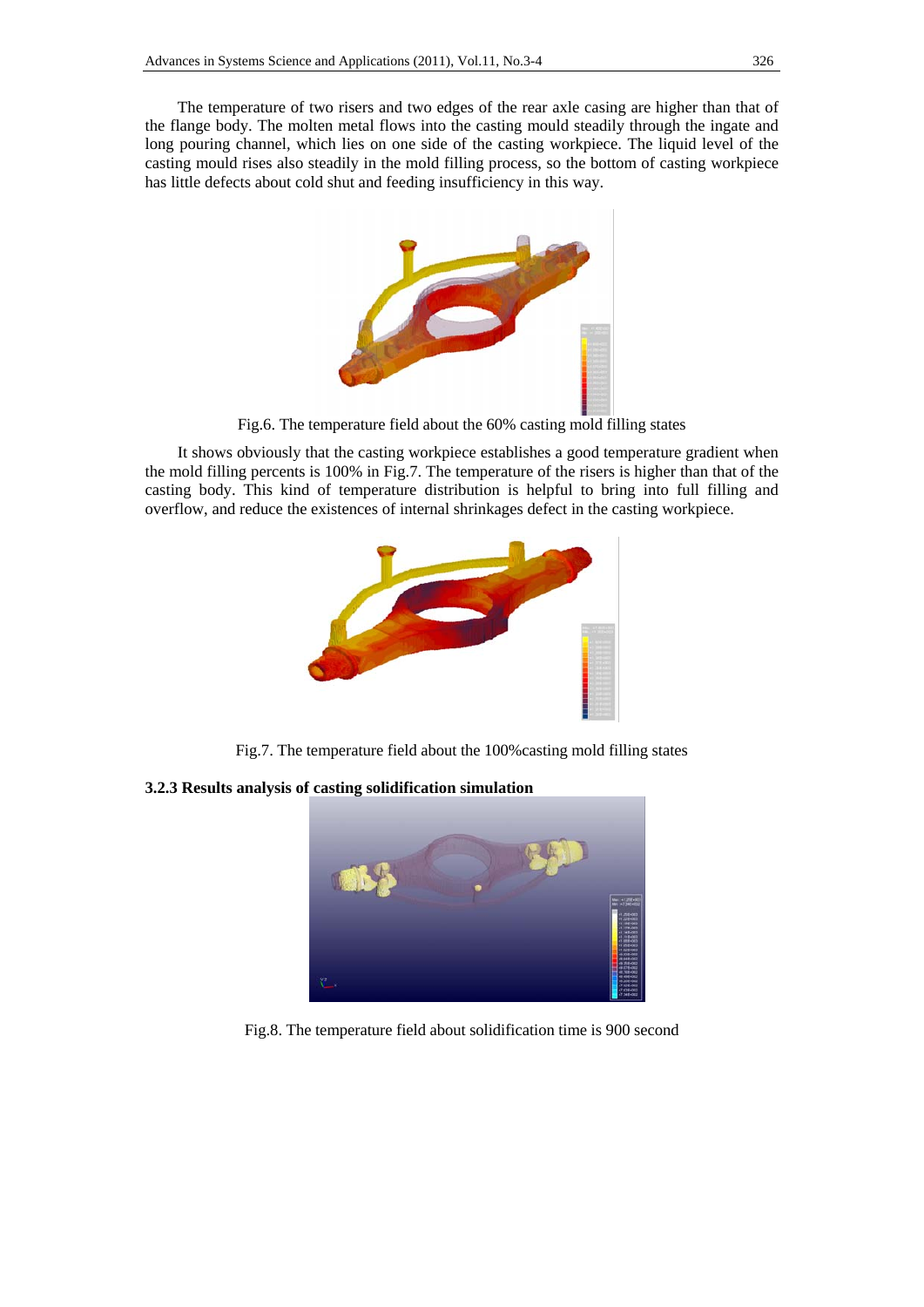

Fig.9. The temperature field about solidification time is 1200 second

At the 1200s solidification final stage (in Fig.9), it shows obviously that solidification speed of the ingate is faster than that of casting body, the temperature of the ingate is lower that that of casting body, so the pouring channel is closed. It makes the risers can not play the role of feeding and overflow at the end period of solidification, and then the expanded solid graphite make metal liquid attempt to flows back into pouring channel from the casting body, so many defects ( such as hot crack and shrinkage cavity) take place at this solidification stage.

In addition, there has one interface between the ingate and casting mould, the temperature at combining site where the fluid enter casting mould by the ingate is higher than other parts, it causes the solidification time is long at the combining site, many defects also present at this site, the reason is that the structure of inner channel near this combining site is very complex. So the pouring system , riser and structure of the ingate need to improve.

# **3.3 Optimization**

A new improvement pouring system is designed, the position of the casting ladles and risers are optimized, and one new structure of the ingate at the combining site (between pouring channel and casting workpiece) is proposed, at the aid of the CAD technique( Pro/E software) and many numerical simulations (such as Z-CAST, ProCast and FLUENT softwares ) for mold filling and solidification process.

For avoiding early solidification of molten metal in the ingate, the height of the ingate increases from 12mm to 24mm, and the length of the ingate improve from 75mm to 50mm considering the feeding ability of the risers and sand burning ratio. Correspondingly the width of the horizontal runner changes from 22mm to 24mm, the diameter of the sprue bottom part which is located in the middle of the runner adds from 41mm to 43mm, and the position of the riser is also change. The temperature field of the new improvement system is shown in Fig.10 and Fig.11 respectively when the solidification time is 900 second and 1200 second after the mold filling process is finished.



Fig.10. The temperature field about solidification time is 900 second (Improved)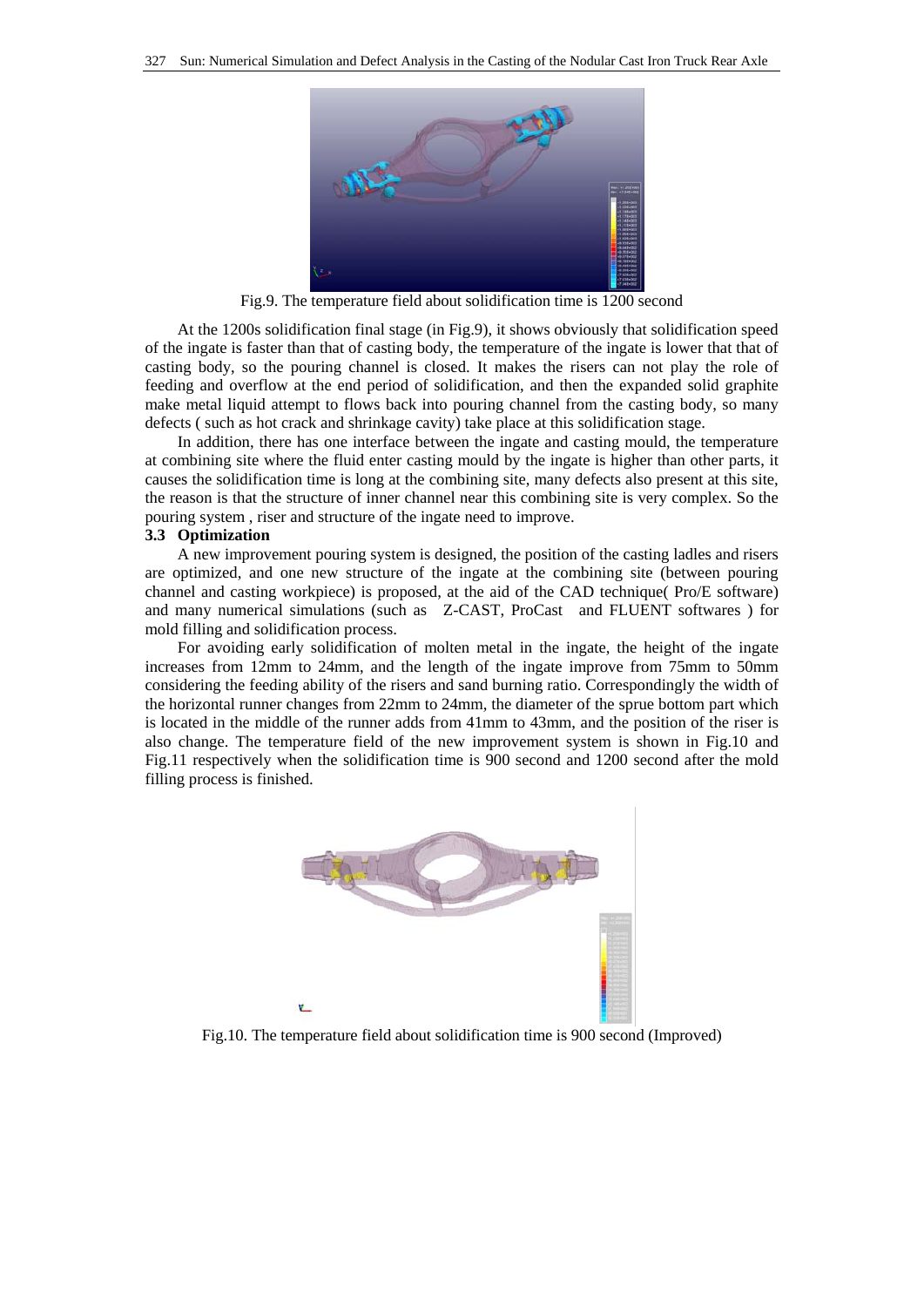It shows obviously that the temperatures at the ingate and the bottom of riser are higher than that of casting body, so the pouring channel is unblocked and feeding at the final stage of casting solidification, this good temperature distribution in Fig.11 is also helpful to reduce many internal defects in casting workpiece. Compared Fig.9 with Fig.11, the numerical simulation results show that the improvement system is of availability.



Fig.11. The temperature field about solidification time is 1200 second (Improved)

On the other hand, the truck rear axle casing has a complicated internal structure. In order to improve the casting quality, the internal structure of the truck rear axle casing is also optimized as shown in Fig.12. Cooperated with the optimization of pouring system, the casting technology is improved to suit for the new optimization structure simultaneously. The results of numerical simulation and experiences show that the truck rear axle casing has a good casting profile and high mechanical properties, and the casting production meet the requirement of design and quality.



Fig.12. The optimized internal structure and pouring system of casting workpiece

#### **4. Discusses**

Compared to Fig.2, the runner of the new pouring system (in Fig. 4) employ a new smooth circle transition structure, which can ensure that molten metal liquid flow steadily from the ingate into the casting workpiece with an uniform speed and adequate quantity, this kind of mold filling method can prevent the fluid form a turbulence state, and avoid the air mixture enter the casting, reduce the defects such as metal oxide, shrinkage porosity (macro or micro).

The new pouring system is also of great benefit to the casting behaviors and improve gases release from molten metal, it can make molten metal liquid feeding and reduce the appearance of slag, shrinkage and hot cracks. At the same time, it is very convenient that workers operate the pouring system, in one word, the integrated methods including the new structure, casting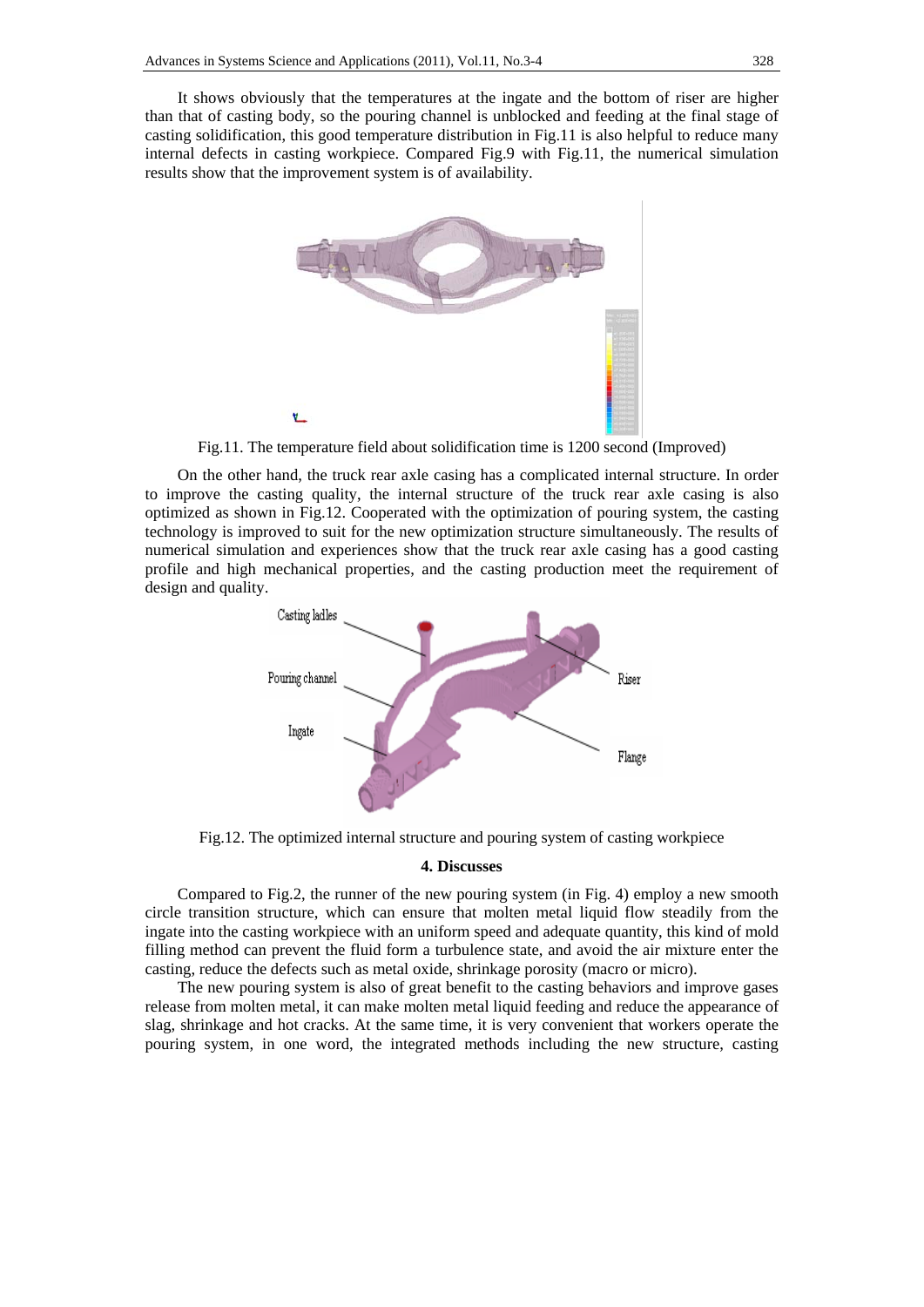technology and pouring system are useful to establish effectively an sequential solidification procedure from mid part to two edge part of the truck rear axle casing.

## **5. Conclusion**

The mold filling and casting solidification process of the truck rear axle casing using nodular cast iron are studied. The pouring system and structure of rear axle casing are improved, and the casting technique is developed. The integrated methods including the new casting structure, casting technology and pouring system are useful to establish a great directional and sequential solidification procedure from middle part to two edge part of the truck rear axle casing. The optimization pouring system reduces the defects in casting workpiece. The simulation research results and experiments show that these optimization methods are contributed to reduce the casting defect and improve the product quality.

# **Acknowledgements**

The authors gratefully acknowledge the support of a grant from the Natural Science Foundation Project of CQ CSTC 2008BB3303 and CQ CSTC 2009BA3026, the Ph.D. Programs Foundation of Ministry of Education of China (No.20070611030 ), the Outstanding Young Scholar Program of Natural Science Foundation of HUBEI Province (No. 2006ABB027), the Program for New Century Excellent Talents in University (NCET-08-0607), CHANGJIANG Scholars and Innovative Research Team in University (IRT 0763), the project of the State Key Laboratory of Mechanical Transmission in Chongqing University and the fund of the State Key Laboratory of Solidification Processing in Northwestern Polytechnical University. The paper is also supported by the Exchange Study Foundation Program of Chongqing University of the Project 211 Tertiary System.

# **References**

- [1] Takeda, Nobuyuki et al. Stress analysis of rear axle case for heavy-duty truck. (Optimum design of rear cover fixed area), Transactions of the Japan Society of Mechanical Engineers, Part A, 60(579) (1994) 2612-2617.
- [2] Pinkaew, Tospol, et al. Experimental study on the identification of dynamic axle loads of moving vehicles from the bending moments of bridges. Engineering Structures, 29(9) (2007) 2282-2293.
- [3] Wang H.L. The casting techniques: Typical automobile workpieces. Polytechnical University Press, Beijing (2003).
- [4] Wei QT. Casting Technology. Xi'an: Northwestern Polytechnical University Press (1996).
- [5] Liu, B.C. Development Trend of Casting Technique and Computer Simulation, Foundry Technology, 26(7) (2005) 611-617.
- [6] Lin Q.A. Pro/Engineering design Guide Beijing: Beijing Univeristy Press (2000).
- [7] G.F.Mi, et al. Development and application of numerical simulation for the mold filling process of casting. Journal of Henan Polytechnical University (Natural Science), 26(3) (2007) 334-339.
- [8] Huang X, et al. Development & research of 13-ton automobile axle casing casting, Automobile Science and Technology, (4) ( 2004) 27-30.
- [9] Wu C.G, et al, 2007. The Foundry Technology Design and Numerical Simulation of Automotive Rear Axle by Proportional Solidification and Macroporous Outflow, China Foundry Machinery & Technology, (5) (2007) 25-28.
- [10] WU M, et al. Numerical study of the Thermal-Solutal Convection and Grain Sedimentation during Globular Equiaxed Solidification, Material Science Forum, 475-479(5) (2005) 2725-2730.
- [11] Luo J , et al.The 3D simulation of liquid core change of cylinder steel rolling forming on soft-reduction continuous casting process. ISDM2006 International Conference, Oct.15-17,